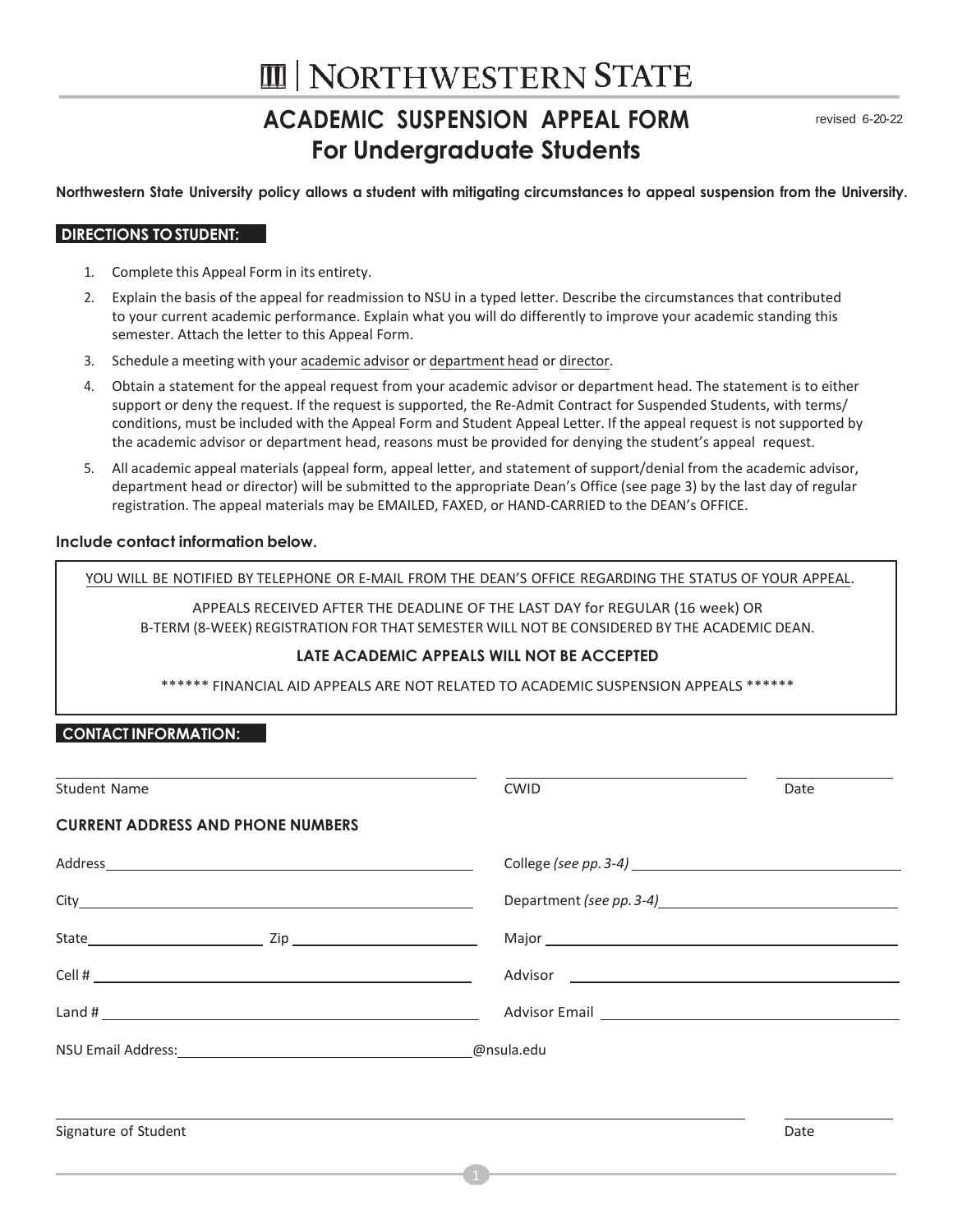## **RE-ADMIT CONTRACT**

|                                                                                                                                                               | To be completed by ACADEMIC ADVISOR, DEPARTMENT HEAD or DIRECTOR                                                                                                                                                              |
|---------------------------------------------------------------------------------------------------------------------------------------------------------------|-------------------------------------------------------------------------------------------------------------------------------------------------------------------------------------------------------------------------------|
|                                                                                                                                                               | (dates)                                                                                                                                                                                                                       |
| Last Semester Enrolled <u>entitled</u> and semester GPA and several entitled and semi-                                                                        |                                                                                                                                                                                                                               |
| Statement provided by Advisor/Department Head/Director (provided as an attached document)                                                                     |                                                                                                                                                                                                                               |
| Action taken by Advisor/Department Head/Director: Approved _____________________                                                                              |                                                                                                                                                                                                                               |
| Advisor/Department Head/Director Signature:                                                                                                                   |                                                                                                                                                                                                                               |
| <b>TERMS AND CONDITIONS for RE-ADMISSION</b>                                                                                                                  |                                                                                                                                                                                                                               |
| To be completed by ACADEMIC ADVISOR, DEPARTMENT HEAD or DIRECTOR and STUDENT and signed by the Student                                                        |                                                                                                                                                                                                                               |
| I will enroll in a minimum of _______hours and a maximum of _______hours this semester.                                                                       |                                                                                                                                                                                                                               |
| I will earn at least a 2.0 GPA this semester or a minimum GPA set by my academic advisor or department head (GPA: 1997).                                      |                                                                                                                                                                                                                               |
| I will meet with my assigned academic advisor at least two times this semester.                                                                               |                                                                                                                                                                                                                               |
| I will schedule an appointment with my academic advisor by <b>contained any contact example of the set</b> by the advisor or department head).                |                                                                                                                                                                                                                               |
| I will schedule an appointment with my academic advisor or department head after the posting of my midterm grades.                                            |                                                                                                                                                                                                                               |
| After mid-term grades are posted, I am responsible for meeting with my assigned academic advisor for advising and<br>registration for the following semester. |                                                                                                                                                                                                                               |
| I will attend a minimum of two Student Success Workshops presented by the Academic Success Center (ASC).                                                      |                                                                                                                                                                                                                               |
| (Schedule to be provided by the ASC.)                                                                                                                         |                                                                                                                                                                                                                               |
| Other requirements, such as study hall hours, tutoring, or prescriptive course schedule:                                                                      |                                                                                                                                                                                                                               |
|                                                                                                                                                               |                                                                                                                                                                                                                               |
|                                                                                                                                                               |                                                                                                                                                                                                                               |
|                                                                                                                                                               |                                                                                                                                                                                                                               |
|                                                                                                                                                               |                                                                                                                                                                                                                               |
| I understand I must fulfill the conditions of this contract as stated above.                                                                                  |                                                                                                                                                                                                                               |
|                                                                                                                                                               |                                                                                                                                                                                                                               |
|                                                                                                                                                               | Date that the contract of the contract of the contract of the contract of the contract of the contract of the contract of the contract of the contract of the contract of the contract of the contract of the contract of the |
|                                                                                                                                                               |                                                                                                                                                                                                                               |
| To be completed by the DEAN                                                                                                                                   |                                                                                                                                                                                                                               |
| <b>ACTION TAKEN BY DEAN:</b>                                                                                                                                  | Denied                                                                                                                                                                                                                        |
| <b>DEAN'S RESPONSE:</b>                                                                                                                                       |                                                                                                                                                                                                                               |
|                                                                                                                                                               |                                                                                                                                                                                                                               |
|                                                                                                                                                               |                                                                                                                                                                                                                               |
|                                                                                                                                                               |                                                                                                                                                                                                                               |
|                                                                                                                                                               |                                                                                                                                                                                                                               |
|                                                                                                                                                               |                                                                                                                                                                                                                               |
|                                                                                                                                                               |                                                                                                                                                                                                                               |

#### **DIRECTIONS TO DEAN:**

Submit all appeal materials to Academic Advising Services (email, fax, or hand-carried). Suite 112 Watson Memorial Library | 318-357-4399 Fax [|advising@nsula.edu](mailto:academicadvising@nsula.edu)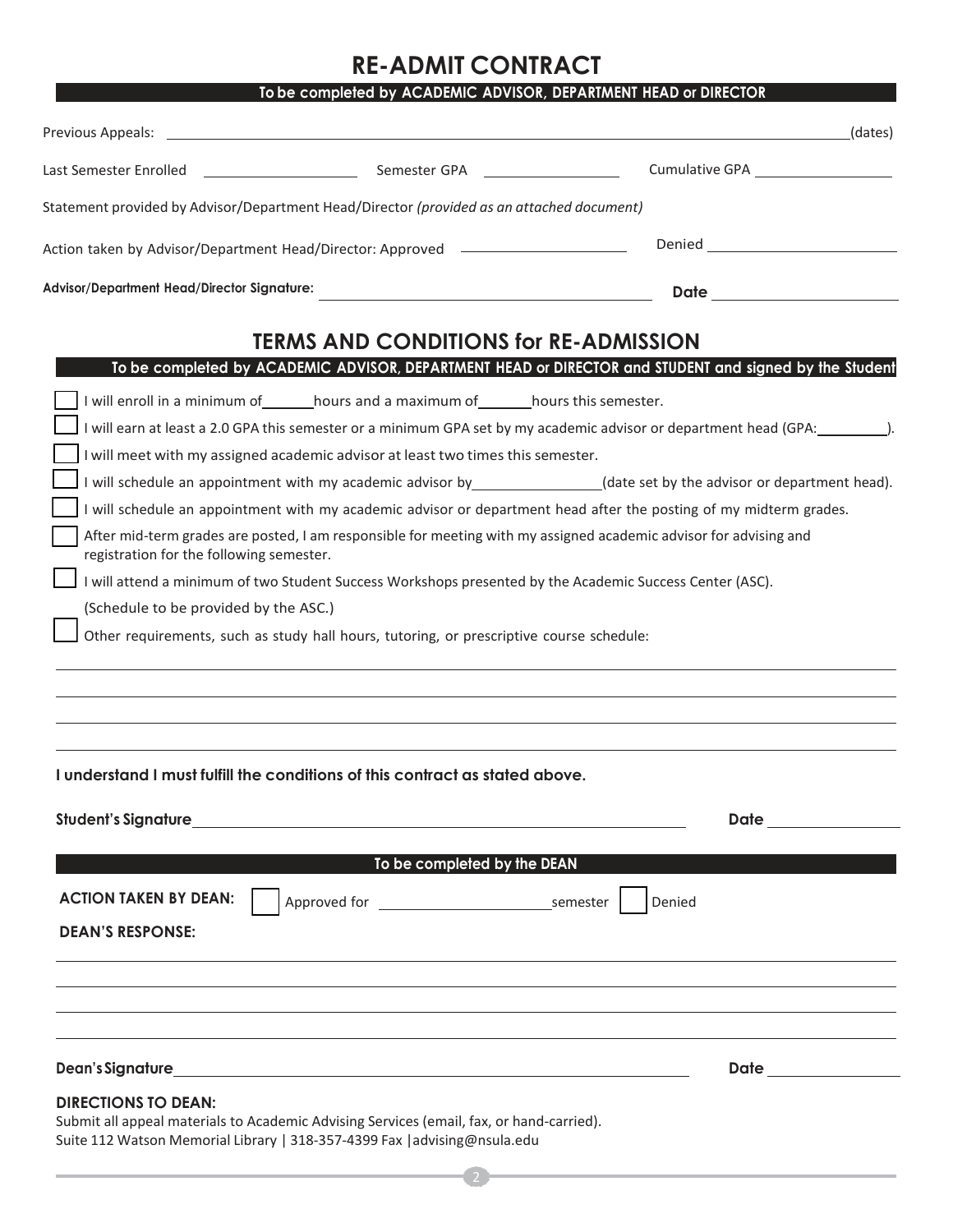# **III | NORTHWESTERN STATE**

**ACADEMIC MAJORS** by departments and colleges are listed below. You will be responsible for contacting your academic advisor or department head who will review your academic appeal materials (appeal form and appeal letter). Following your advisor or department head's recommendation, all appeal materials will be submitted to the appropriate College Dean's office for approval. You will be notified by your College Dean (or designee of the Dean) of the final decision for your appeal request.

### **College of Arts and Sciences; Scholars' College | Dean: Dr. Francene Lemoine Location:** Caspari Hall Room 128 | **Phone:** 318-357-4330 | **Fax:** 318-357-4255 | **Email:** [lemoinef@nsula.edu](mailto:lemoinef@nsula.edu)

| <b>Department</b>                                           | <b>Major</b>                                                                                                | <b>Department Head, Director, or Coordinator</b>                                                  |
|-------------------------------------------------------------|-------------------------------------------------------------------------------------------------------------|---------------------------------------------------------------------------------------------------|
| <b>School of Biological and</b><br><b>Physical Sciences</b> | Applied Microbiology, Biology,<br>Pre-Professional Programs,<br>Physical Sciences, Veterinary<br>Technology | Dr. Christopher Lyles . 112C Bienvenu Hall<br>318-357-5323   lylesc@nsula.edu                     |
| <b>School of Social Sciences</b><br>and Applied Programs    | Criminal Justice, History, Unified<br><b>Public Safety Administration</b>                                   | Dr. Mark O. Melder • 105 Kyser Hall<br>318-357-6967   melderm@nsula.edu                           |
| <b>Engineering Technology</b>                               | <b>Electronics Engineering</b><br>Technology, Industrial<br><b>Engineering Technology</b>                   | Dr. Jafar Al Sharab • 102 Williamson Hall<br>318-357-6751   jafar@nsula.edu                       |
| English, Foreign Language,<br>and Cultural Studies          | English                                                                                                     | Dr. Thomas Reynolds . 318B Kyser Hall<br>318-357-6272   reynoldst@nsula.edu                       |
| <b>Mathematics</b>                                          | <b>Mathematics</b>                                                                                          | Dr. Frank Serio • 431 Kyser Hall<br>318-357-4308   serio@nsula.edu                                |
| <b>Schoolof Creative and</b><br><b>Performing Arts</b>      | Communication                                                                                               | Dr. Jie (Jessica) Zhang · 239 Kyser Hall<br>318-357-6166   zhangj@nsula.edu                       |
|                                                             | Fine and Graphic Arts                                                                                       | Ms. Leslie Gruesbeck • 205B New Fine Arts<br>Building 318-357-6560   gruesbeckl@nsula.edu         |
|                                                             | Music                                                                                                       | Ms. Terrie Sanders • 213S Creative & Performing Arts Bldg<br>318-357-5762   sanderst@nsula.edu    |
|                                                             | Theatre & Dance                                                                                             | Mr. Brett Garfinkel • 101S Creative & Performing Arts Bldg<br>318-357-5793   garfinkelb@nsula.edu |
| <b>Other Degree Offerings</b>                               | General Studies, Liberal Arts                                                                               | Mr. Steve Hicks • 112 Eugene P. Watson Memorial Library<br>318-357-6980   hickss@nsula.edu        |
| <b>Scholars' College</b>                                    | <b>Liberal Arts</b>                                                                                         | Dr. Tyler Travillian . 110 Morrison Hall<br>318-357-4577   travilliant@nsula.edu                  |

**College of Business and Technology | Dean: Dr. Mary Edith Stacy Location:** Russell Hall Room 201 | **Phone:** 318-357-5161 | **Fax:** 318-357-5990 | **Email:** [maryedith@nsula.edu](mailto:maryedith@nsula.edu)

| <b>Department</b>         | <b>Major</b>                            | <b>Department Head, Director, or Coordinator</b>                           |
|---------------------------|-----------------------------------------|----------------------------------------------------------------------------|
| <b>School of Business</b> | Accounting                              | Dr. Curtis Penrod . 201A Russell Hall<br>318-357-5033   penrodc@nsula.edu  |
|                           | <b>Business Administration</b>          | Dr. Curtis Penrod . 201A Russell Hall<br>318-357-5033   penrodc@nsula.edu  |
|                           | <b>Computer Information Systems</b>     | Dr. Curtis Penrod . 201A Russell Hall<br>318-357-5033   penrodc@nsula.edu  |
|                           | Hospitality, Management, and<br>Tourism | Ms. Valerie Salter • 132 FACS Building<br>318-357-5587   salterv@nsula.edu |